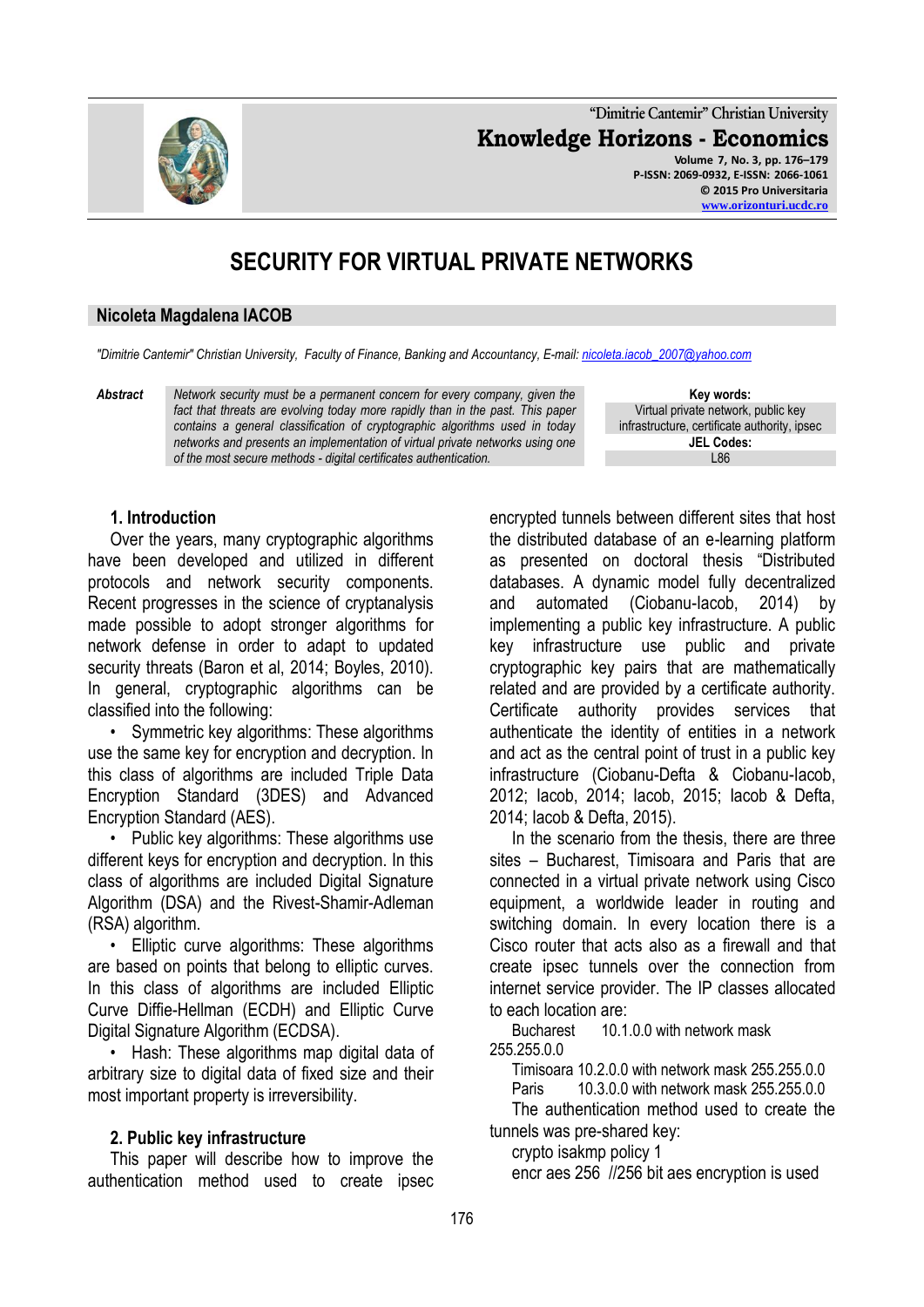authentication pre-share //authentication is made using a preshared key

group 5 //for key exchange in a non-secure medium was used Diffie Helman algorithm using 1536 bits according to RFC2412

crypto isakmp key test\_key address 3.3.3.3 // this is the key for authentication with Paris router

The security improvement presented in this paper consists of installing a certificate authority on the Bucharest router in order to use certificatebased authentication method instead of pre-shared key authentication that could more easily be compromised. In a public key infrastructure, each participant holds a digital certificate that has been issued by a Certificate Authority. The certificate contains a number of attributes that will be used when a secure connection will be established. The benefits of public key infrastructure deployment are:

• simplified management of the security infrastructure;

• increased security through difficulty of compromising certificate-based security;

• improved management integration for all secured services

# **3. Implementation**

In the following paragraph we will show the implementation of the concepts presented above.

BUCHAREST router

BUCHAREST(config)#ip domain-name domain BUCHAREST(config)#crypto key generate rsa modulus 2048

The name for the keys will be:

BUCHAREST.domain

% The key modulus size is 2048 bits

% Generating 2048 bit RSA keys, keys will be nonexportable...[OK]

//Next will create the certificate authority server BUCHAREST(config)#crypto ca trustpoint

IOS\_CERT

BUCHAREST(ca-trustpoint)#usage ike

//This certificate has been defined to use for IKE peer authentication.

BUCHAREST(ca-trustpoint)#subject-name CN=BUCHAREST,C=RO

BUCHAREST(ca-trustpoint)#enrollment url http://10.1.1.1

//Enrollment url is the ip address of the router

BUCHAREST(config)#crypto ca authenticate IOS\_CERT

Certificate has the following attributes:

Fingerprint MD5: 01883E9C A5E46B10 ANV97362 C07C8963

% Do you accept this certificate? [yes/no]: yes Trustpoint CA certificate accepted.

BUCHAREST(config)#crypto ca enroll IOS\_CERT % Start certificate enrollment .

% Create a challenge password. You will need to verbally provide this password to the CA Administrator in order to revoke your certificate.

Password:

Re-enter password:

% The subject name in the certificate will include: CN=BUCHAREST,C=RO

% The subject name in the certificate will include: BUCHAREST.domain

% Include the router serial number in the subject name? [yes/no]: no

% Include an IP address in the subject name? [no]: no

Request certificate from CA? [yes/no]: yes % Certificate request sent to Certificate Authority BUCHAREST(config)#

%PKI-6-CERTRET: Certificate received from Certificate Authority

BUCHAREST(config)#crypto isakmp policy 10 BUCHAREST(config-isakmp)#encr aes256 //256 bit

aes encryption is used BUCHAREST(config-isakmp)#hash md5 BUCHAREST(config-isakmp)#authentication rsa-sig BUCHAREST(config-isakmp)#group 5 BUCHAREST(config-isakmp)#crypto ipsec

transform-set MYSET esp-3des esp-md5-hmac

BUCHAREST(config)#access-list 120 permit ip host 10.1.1.1 host 10.3.1.1 //access-list that permit traffic between Bucharest and Paris

BUCHAREST(config)#crypto map CRYPT 10 ipsecisakmp

BUCHAREST(config-crypto-map)#set peer 3.3.3.3 //external ip address allocated by internet service provider to Paris router

BUCHAREST(config-crypto-map)#set transform-set MYSET

BUCHAREST(config-crypto-map)#match address 120

BUCHAREST(config-crypto-map)#exit BUCHAREST(config)#int f0/0

BUCHAREST(config-if)#crypto map CRYPT

//cryptographic settings are applied on outside interface of the router

PARIS router PARIS(config)#ip domain-name domain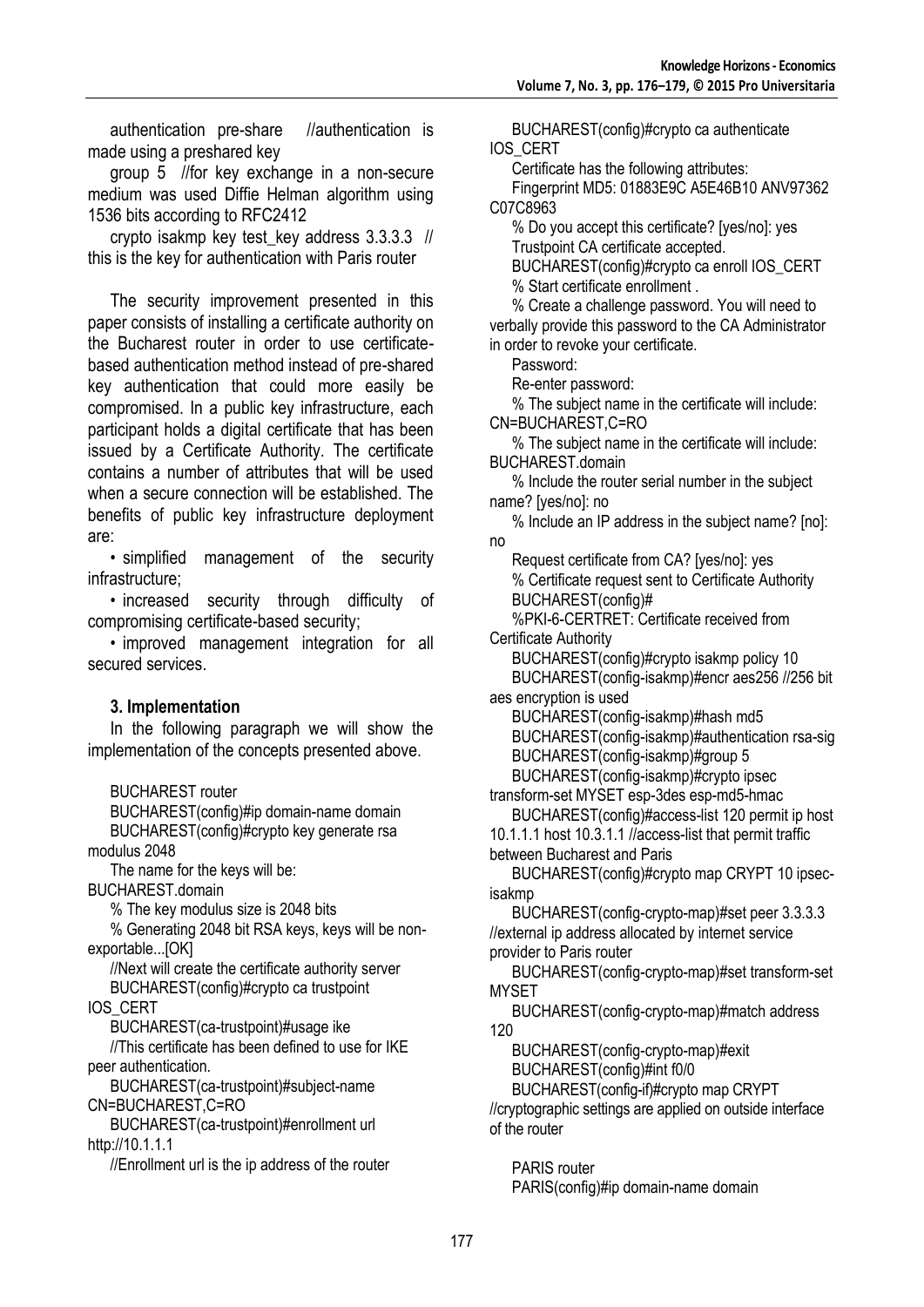PARIS(config)#crypto key generate rsa modulus 2048 The name for the keys will be: PARIS.domain % The key modulus size is 2048 bits % Generating 2048 bit RSA keys, keys will be nonexportable...[OK] PARIS(config)#crypto ca trustpoint IOS\_CERT PARIS(ca-trustpoint)#usage ike PARIS(ca-trustpoint)#subject-name CN=PARIS,C=FR PARIS(ca-trustpoint)#enrollment url http://10.1.1.1 // the enrollment url is the address of the Bucharest router PARIS(config)#crypto ca authenticate IOS\_CERT % Do you accept this certificate? [yes/no]: yes Trustpoint CA certificate accepted. PARIS(config)#crypto ca enroll IOS\_CERT  $\frac{0}{0}$ % Start certificate enrollment .. % Create a challenge password. You will need to verbally provide this password to the CA Administrator in order to revoke your certificate. Password: Re-enter password: % The subject name in the certificate will include: CN=PARIS, C=FR % The subject name in the certificate will include: PARIS.domain % Include the router serial number in the subject name? [yes/no]: no % Include an IP address in the subject name? [no]: no Request certificate from CA? [yes/no]: yes % Certificate request sent to Certificate Authority PARIS(config)# %PKI-6-CERTRET: Certificate received from Certificate Authority PARIS(config)#crypto isakmp policy 10 PARIS(config-isakmp)#encr aes256 //256 bit aes encryption is used PARIS(config-isakmp)#hash md5 PARIS(config-isakmp)#authentication rsa-sig PARIS(config-isakmp)#group 5 PARIS(config-isakmp)#crypto ipsec transform-set MYSET esp-3des esp-md5-hmac PARIS(cfg-crypto-trans)#access-list 130 permit ip host 10.3.1.1 host 10.1.1.1 //access-list that permit traffic between Paris and Bucharest PARIS(config)#crypto map CRYPT 10 ipsec-isakmp PARIS(config-crypto-map)#set peer 1.1.1.1 //external ip address allocated by internet service provider to Bucharest router PARIS(config-crypto-map)#set transform-set MYSET

PARIS(config-crypto-map)#match address 130 PARIS(config-crypto-map)#int f0/0 PARIS(config-if)#crypto map CRYPT //cryptographic settings are applied on outside interface of the router.

# **4. Conclusions**

Now more than ever, every company depends on their network availability for the most important business operations. Most business transactions are done today over the Internet and if the network is compromised, there could be serious consequences for every company. For these reasons, companies should adapt to newest security threats and protect their virtual private networks with the one of the most secure methods - digital certificates authentication.

# **References**

• Baron, C., Șerb, A., Iacob, N.M. & Defta, C.L. (2014). IT Infrastructure Model Used for Implementing an E-learning Platform Based on Distributed Databases, Quality-Access to Success, Vol. 15/S2/2014, pp. 195-201.

• Boyles, T. (2010). CCNA Security Study Guide, Wiley Publishing.

• Ciobanu (Defta), C.L. & Ciobanu (Iacob), N.M. (2012). Methods for Securing Routing Protocols in Ad-Hoc Networks, SYNASC 2012 - 14th International Symposium on Symbolic and Numeric Algorithms for Scientific Computing, September 26-29, 2012, Timișoara, Romania, IEEE Computer Society Conference Publishing Services (CPS), 2013, pp. 341-348.

• Ciobanu (Iacob), N.M. (2014). Distributed databases. A dynamic model fully decentralized and automated/Baze de date distribuite. Un model dinamic complet descentralizat și automatizat, Editura Pro Universitaria, București, 2014, ISBN 978-606-26-0095-2.

• Iacob, N.M. (2014). Information security for web and SQL services, Proceedings of the 9th International Conference on Virtual Learning 2014. Models & Methodologies, Technologies, Software Solutions, University of Bucharest, Faculty of Psychology and Educational Sciences, Siveco Romania, October 24-25, 2014, pp. 408-412.

• Iacob, N.M. (2015). Data Security for E-Learning Platforms/Securitatea datelor în platforma E-learning, Conferința Naţională "Politica fiscală a României şi impactul ei asupra dezvoltării societăţii